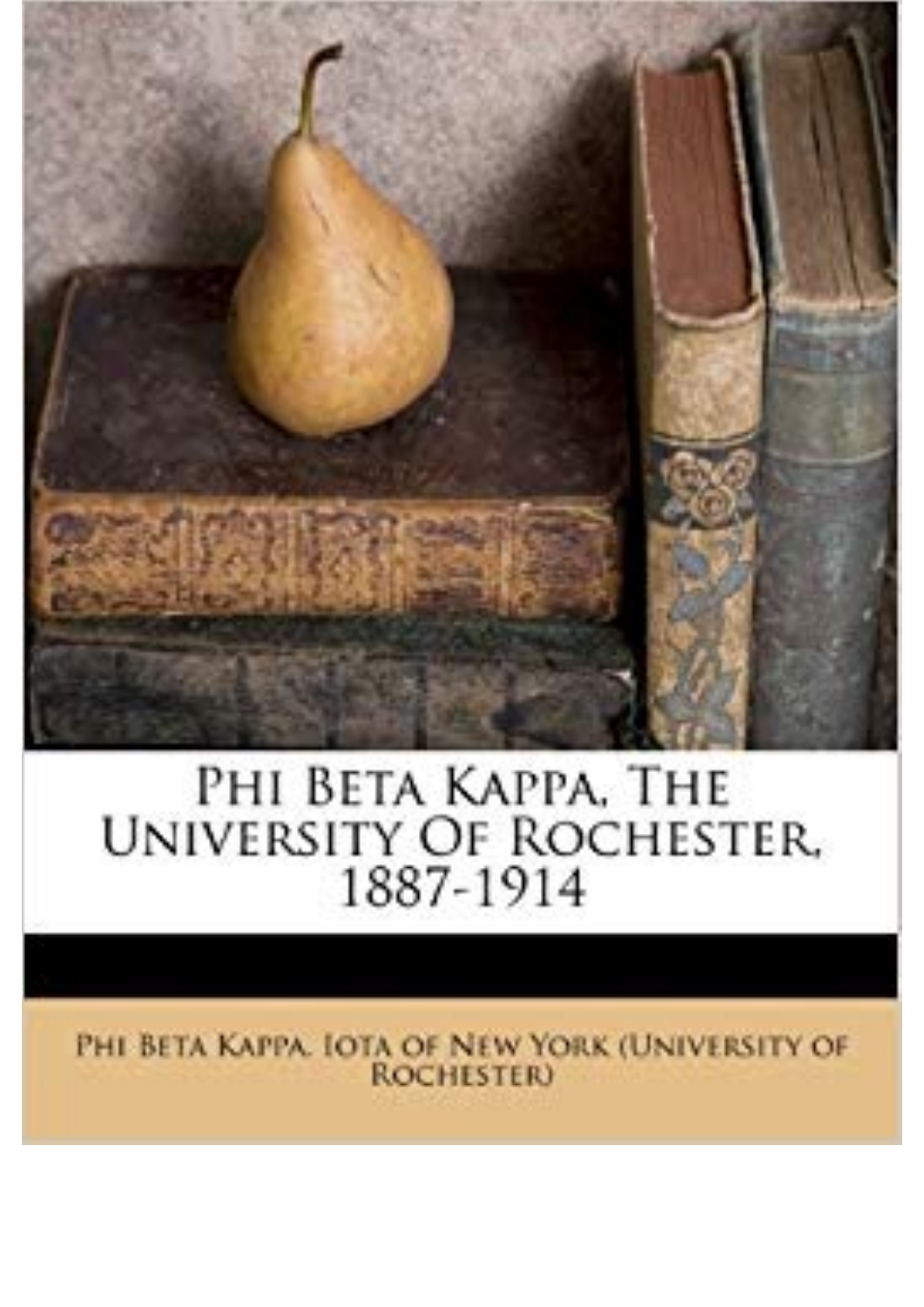*Phi Beta Kappa. Iota of New York (Univer*

**Phi Beta Kappa, The University Of Rochester, 1887-1914**

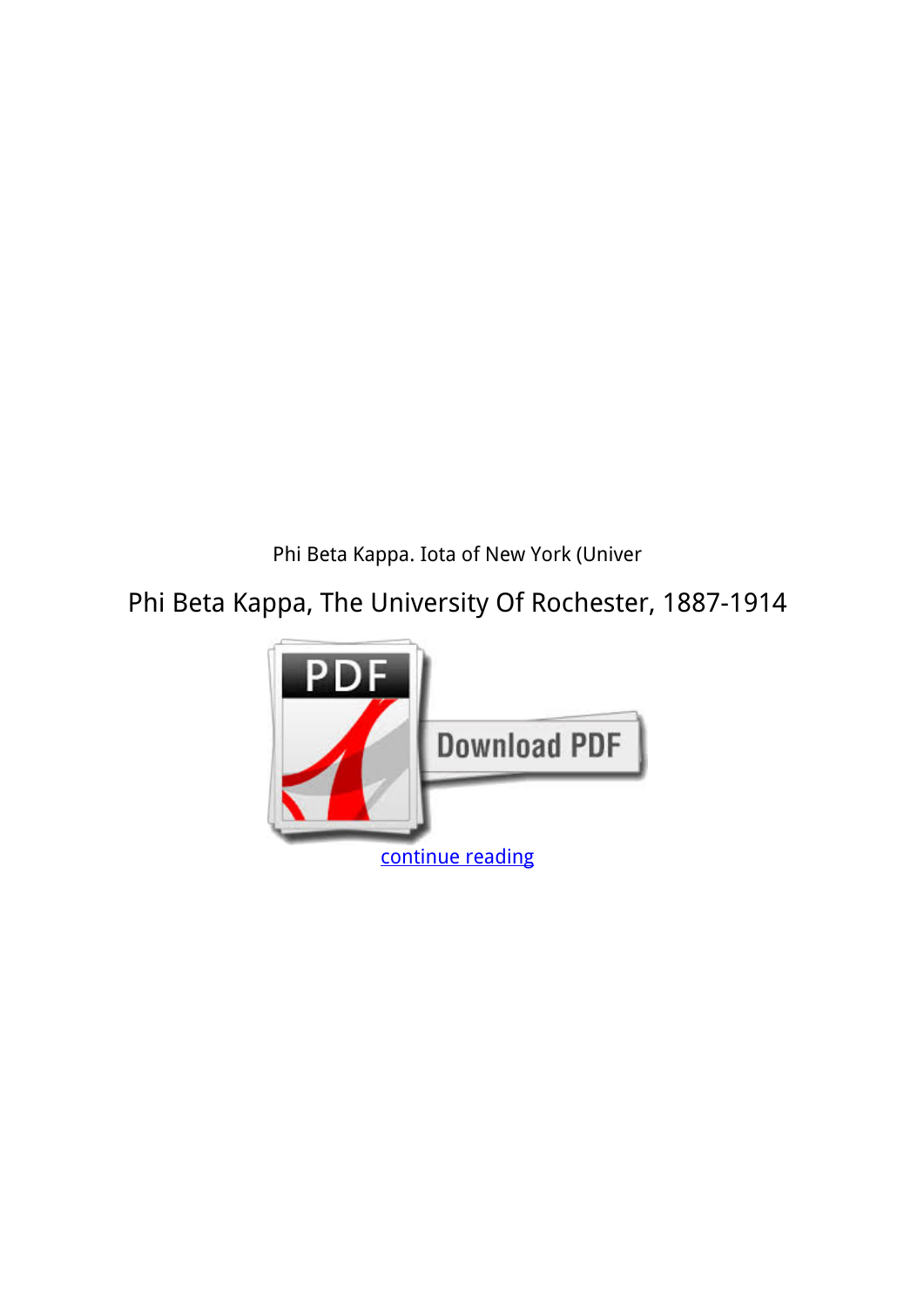That is a reproduction of a book published before 1923. This reserve may possess occasional imperfections such as for example missing or blurred webpages, poor photos, errant marks, etc. Phi Beta Kappa, The University Of Rochester, 1887-1914< We believe this function is culturally important, and regardless of the imperfections, have elected to take it back into print within our continuing commitment to the preservation of printed works worldwide. We appreciate your knowledge of the imperfections in the preservation procedure, and hope you love this valuable publication. ++++ The below data was compiled from numerous identification fields in the bibliographic record of the name. This data is offered as an additional device in helping to make sure edition identification: ++++ < University of Rochester, 1914 that were either portion of the original artifact, or were introduced by the scanning procedure.author> Phi Beta Kappa.publisher> Iota of New York (University of Rochester)<title>



[continue reading](http://bit.ly/2Tge8Fv)